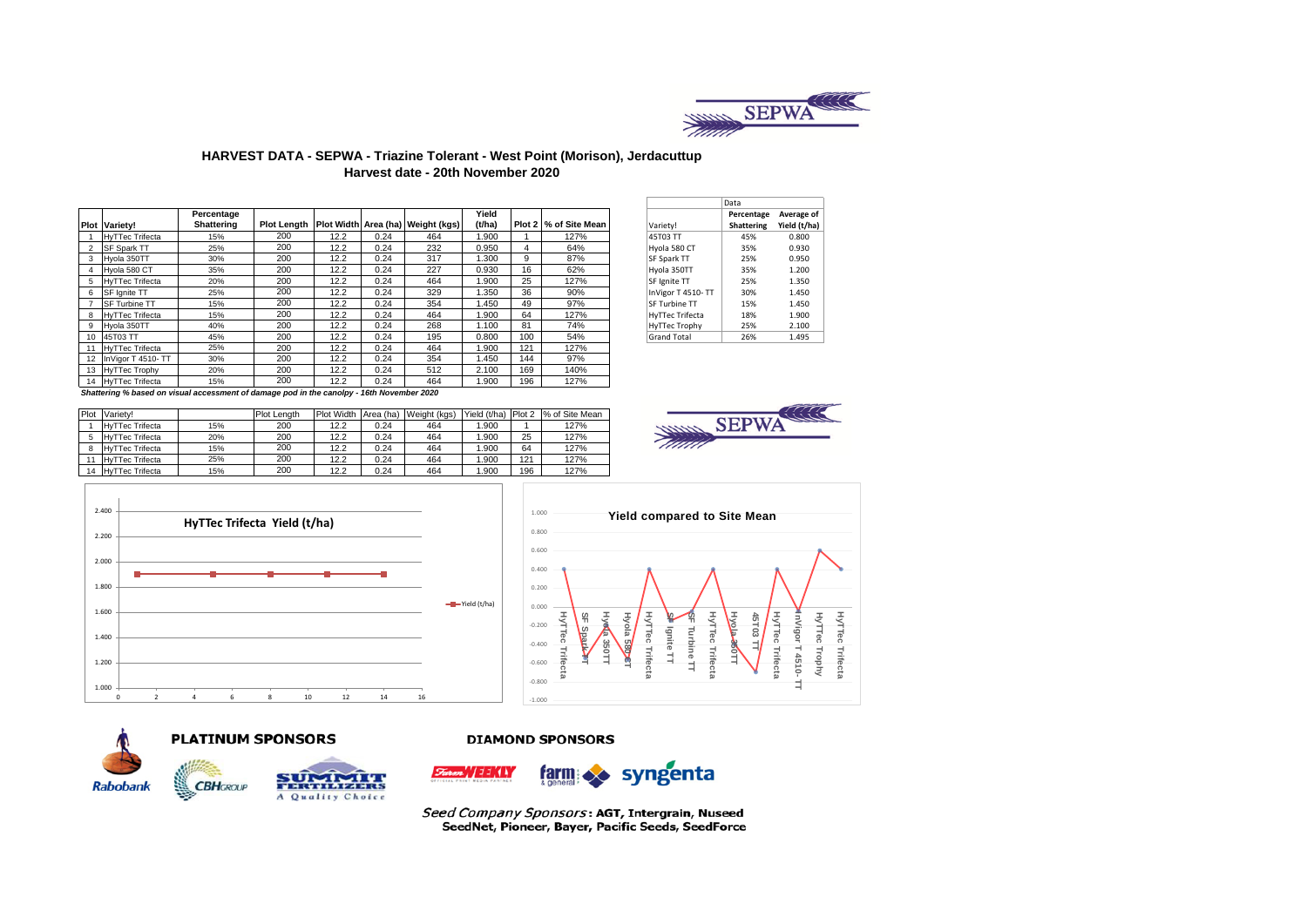



| <b>Plot</b>    | Variety!               | Percentage<br><b>Shattering</b> | Yield (t/ha) | % of Site<br>Mean |
|----------------|------------------------|---------------------------------|--------------|-------------------|
|                | <b>HyTTec Trifecta</b> | 15%                             | 1.900        | 127%              |
| $\overline{2}$ | <b>SF Spark TT</b>     | 25%                             | 0.950        | 64%               |
| 3              | Hyola 350TT            | 30%                             | 1.300        | 87%               |
| 4              | Hyola 580 CT           | 35%                             | 0.930        | 62%               |
| 5              | <b>HyTTec Trifecta</b> | 20%                             | 1.900        | 127%              |
| 6              | <b>SF Ignite TT</b>    | 25%                             | 1.350        | 90%               |
|                | <b>SF Turbine TT</b>   | 15%                             | 1.450        | 97%               |
| 8              | <b>HyTTec Trifecta</b> | 15%                             | 1.900        | 127%              |
| 9              | Hyola 350TT            | 40%                             | 1.100        | 74%               |
| 10             | 45T03 TT               | 45%                             | 0.800        | 54%               |
| 11             | <b>HyTTec Trifecta</b> | 25%                             | 1.900        | 127%              |
| 12             | InVigor T 4510-TT      | 30%                             | 1.450        | 97%               |
| 13             | <b>HyTTec Trophy</b>   | 20%                             | 2.100        | 140%              |
| 14             | <b>HvTTec Trifecta</b> | 15%                             | 1.900        | 127%              |

*Shattering % based on visual accessment of damage pod in the canolpy - 16th November 2020*

**Soil Description: Date Sown: Harvest Date: Seeding Rate:**

Sandy Loam **Site Mean (t/ha)** 1.495<br>
Saturday, 25 April 2020 **1.495 Communist Probability** 1.495 Saturday, 25 April 2020 **Probability** <.001 Friday, 20 November 2020 **Least significant difference 5%** 0.178<br>3 kg/ha **CV % CV %** 4.2 3 kg/ha **CV %** 4.2

**Length (m) Width (m) Area (m2) Conversion Factor**

200 12 2440 4.10 **Plot Dimensions**

**ARABIATAN** 

A Quality Choice



## **PLATINUM SPONSORS**

**CBH**GROUP

#### **DIAMOND SPONSORS**





ttering

Seed Company Sponsors: AGT, Intergrain, Nuseed SeedNet, Pioneer, Bayer, Pacific Seeds, SeedForce